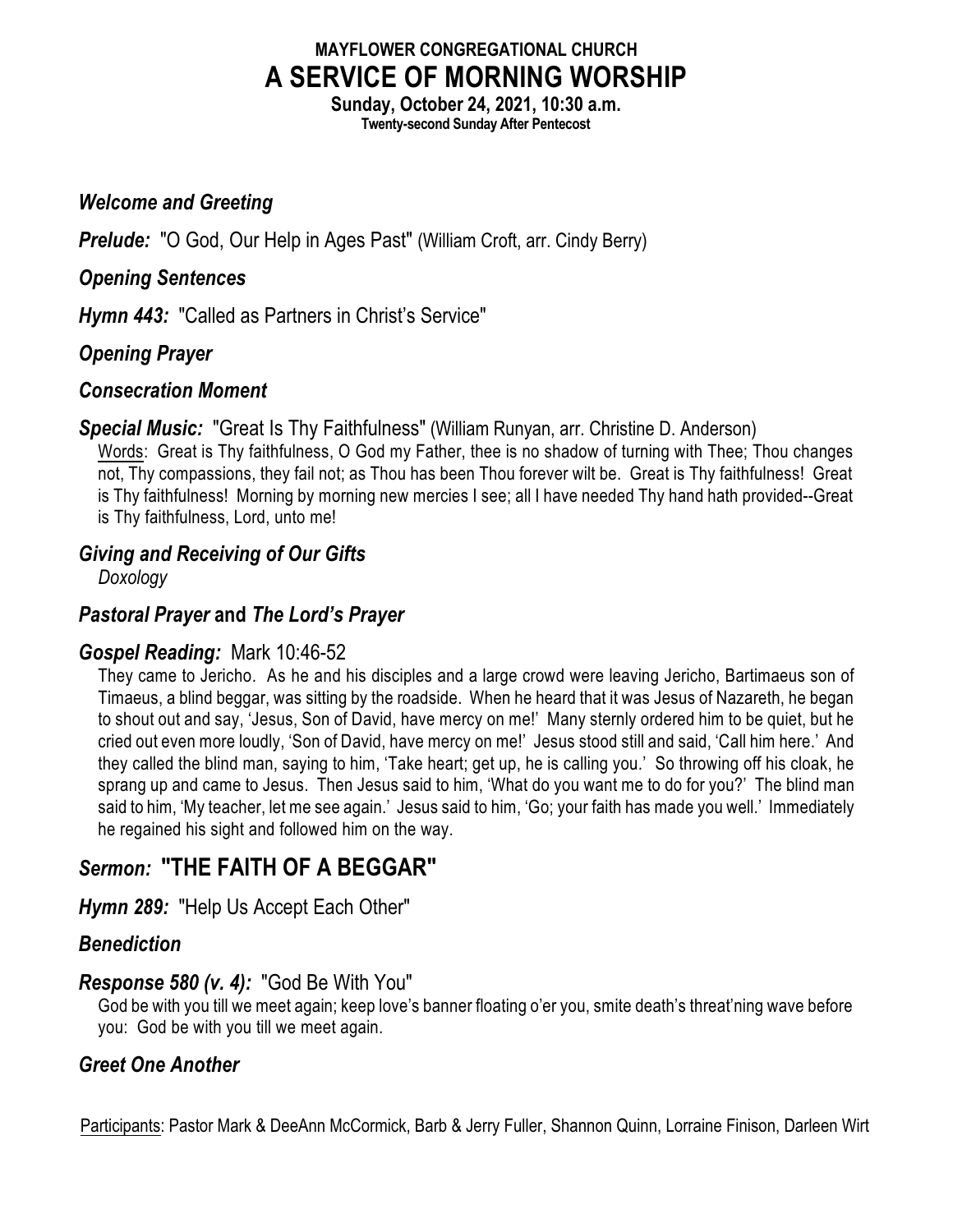#### **GOD'S COVENANT PEOPLE**

#### 443 **Called as Partners in Christ's Service**

Jane Parker Huber, 1926-

John Zundel, 1815-1882



**BEECHER** 8.7.8.7 D

Text: © 1981, Jane Parker Huber, admin. Westminster John Knox Press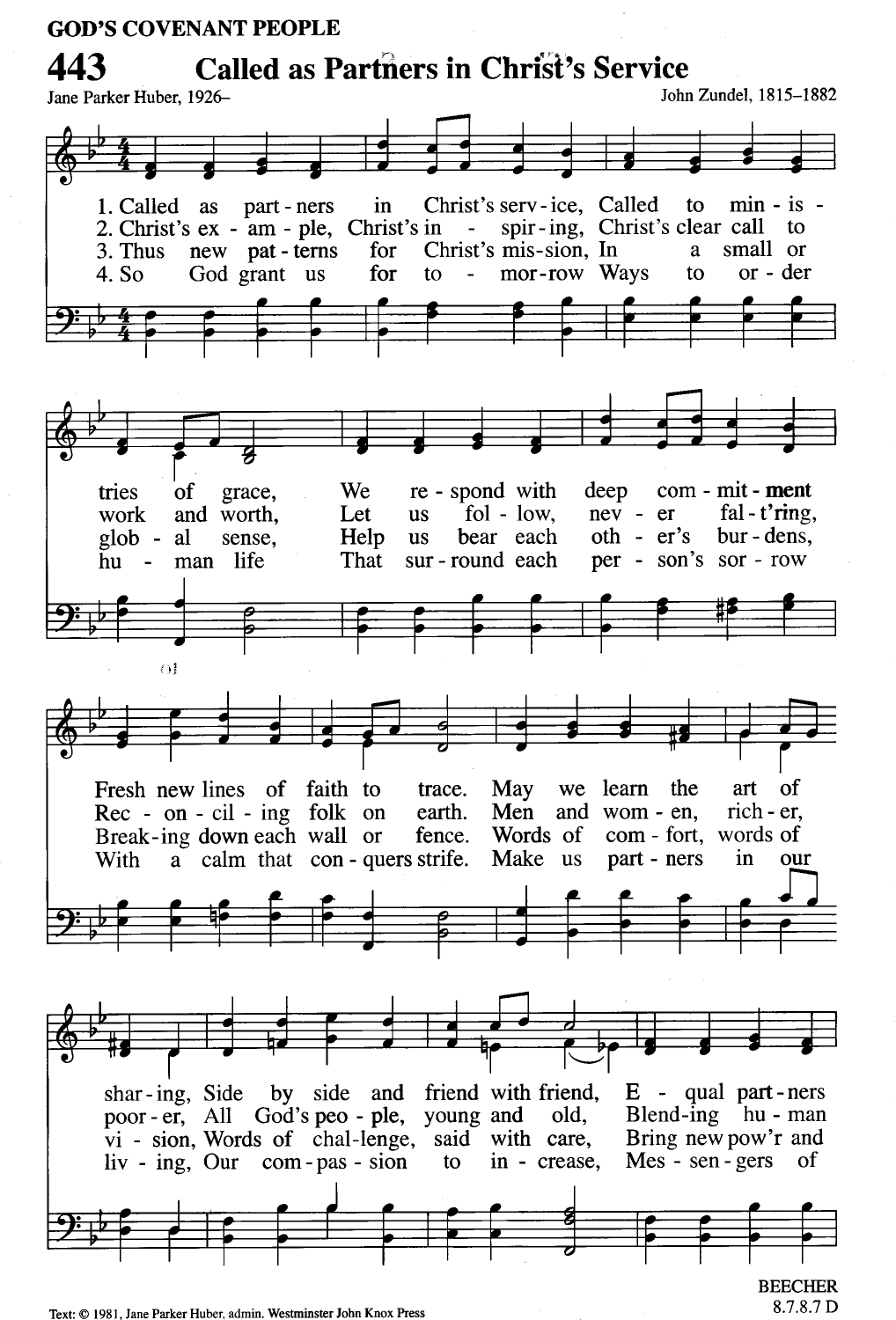**GOD'S COVENANT PEOPLE** 



There are not enough of us to do Your work here on earth, Lord! Many of us have been in Your service for years and know that every effort we make in Your name becomes a blessing to us. The problem we have is enabling others to know that blessing as well. Lord, guide us in this endeavor! Help us seize the opportunities you present to us by providing us with the necessary words and actions to witness to the joy of a lifetime in Your service. As for me and my house, we have come to know that the longer, the deeper, and the broader our service has been to You, the closer we have come to Your presence. Help us to grow stronger in Your presence. Reveal to us the areas of life where our love has made all the difference in the life of another. Make us proud to be in Your service, and challenge us to affirm those who would join us in building Your kingdom. Thank You, Father, for the excitement of the journey we have made together. Thank You for the hills and valleys that have made life interesting, and thank You for the example of our Brother Jesus, who not only shows us how to walk in Your way, but walks for us when we are unwilling or unable. We give You all praise, because without You there is no meaning to our lives. Amen.

Rev. Richard Adair